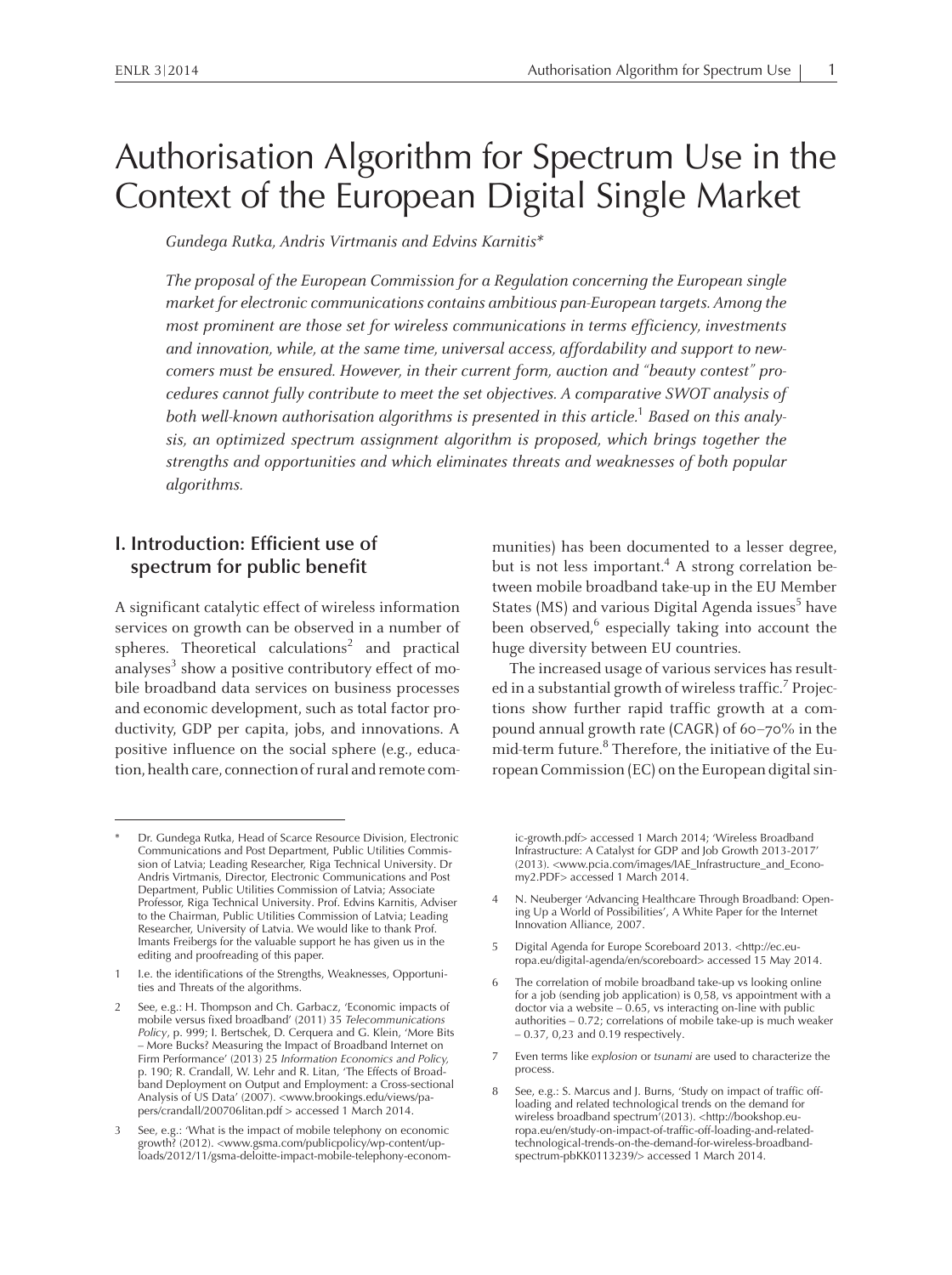glemarket, which includes ambitioustargets and objectives concerning wireless communications, is <sup>a</sup> very timely announcement. 9 As <sup>a</sup> consequence, there is <sup>a</sup> growing need for the electromagnetic spectrum that is used for data transmission. Because of the physical scarcity of spectrum, there is an increasing significance of its efficient exploitation.

The spectrum, as <sup>a</sup> fundamental electromagnetic phenomenon, is <sup>a</sup> national/public asset in <sup>a</sup> country. Therefore, national interests prevail in its management and governments' must "…promote efficient use and gain a net social benefit",<sup>10</sup> and ensure the highest return rate (facilitating of economic and social benefits) on that public asset, by means of rational spectrum management, including optimally allocated authorisations for private entities to use this public asset.

An intensive usage of the newly granted spectrum by the governmen<sup>t</sup> can be achieved only if the authorized operators have the necessary high capacity and motivation for the wide and rapid deployment of <sup>a</sup> qualitative network, using advanced technologies and network topology principles. The selection of these operators has to be the primary objective of the spectrum assignment procedure, which, according to ITU and EU rules, is implemented by the National Regulatory Authorities (NRAs). There are several well-known spectrum assignment algorithms<sup>11</sup> to help with this task.

The *first come first serve* principle cannot ensure the attribution of <sup>a</sup> scarce resource such as spectrum to the most capable applicants because of the randomness of the procedure – an applicants' place in the queue would be the single determining factor. This principle is suitable only for the assignment of practically unlimited resources; in our case it relates to the licence-exempt spectrum bands. Actually, such <sup>a</sup> situation, where it exists, is without serious problems because frequency sharing provides for the possibility of simultaneous operation by several operators.

<sup>A</sup> comparison of applicants and competition among themis <sup>a</sup> tool to identify operators who would provide maximum public benefit by being entrusted with this scarce resource. There are two popular authorisation procedures that are based on fundamentallydifferent algorithms–comparativebidding (onestage contest of applicants, so-called beauty contest), andauctioning(multi-stage competitionof cashbids).

Both procedureswere equally used in the EU countries to assign the <sup>3</sup><sup>G</sup> spectrum in 1999-2002. Unfortunately, <sup>a</sup> wide and comprehensive analysis of practical deployment of networks and services, which are based on the granted spectrum, was not made; only <sup>a</sup> few authors have carried out some early comparative studies.<sup>12</sup>

Instead of carrying out <sup>a</sup> careful analysis, economists and game theory specialists have widely advocated auctions, – maybe because "... from an auction theory viewpoint, spectrum auctions are both challenging and interesting", 13 or because "… economists havenowell-developed theory of beauty contests, but their critique of this method contains implicit predictions".<sup>14</sup> Currently, it is quite common to call comparative bidding "an administrative bureaucratic procedure", in contrast to auction as being perfectly compatible with liberalized market principles; thus the preference for auctions seems inevitable.

As <sup>a</sup> result, in practice, only auctions are used for the assignment of 4<sup>G</sup> bands – <sup>800</sup> MHz and 2.6 GHz. Discussions are going on only on the auction format and the corresponding bidder strategy.<sup>15</sup>

Currently, after more than ten years of operation, it is the right time to assess the residual impact of the allocation procedure (as the start activity) on 3<sup>G</sup> broadband mobile communications market, by comparing the market's progress (broadband coverage, take-up, usage) of <sup>a</sup> group of seven EU countries, which preferred beauty contests in 1999-2002, 16 and

- <sup>10</sup> M. Cave, C. Doyle and W. Webb, *Essentials of Modern Spectrum Management* (Cambridge University Press, 2012) p. 278.
- <sup>11</sup> See, e.g.: 'Going Mobile: Managing the Spectrum' in <sup>C</sup> Blackman and L. Srivastava (eds.) '*Telecommunications Regulation Handbook'* (The World Bank, 2011) p. 241.
- <sup>12</sup> See, e.g.: P. Klemperer, 'How (not) to Run Auctions: the European 3G Telecom Auctions' (2002) <sup>46</sup> *European Economic Review*, p. 829; T. Borgers and C. Dustmann, 'Awarding telecom licences: the recent European experience' (2003) <sup>18</sup> *Economic Policy*, p. 215; A. Monte 'European UMTS Licence Allocation: Why Economic Theory Has not Worked' in R. Arena, N. Salvadori and A. Graziani (eds.) '*Money, Credit and the Role of the State*' (Ashgate Pub Ltd, 2004) p. 391; H. Gruber, '3G mobile telecommunications licenses in Europe: <sup>A</sup> critical review' (2007) <sup>9</sup> *Info*, p. 35.
- <sup>13</sup> P. Cramton, 'Spectrum Auction Design' (2013) <sup>9</sup> *Review of Industrial Organization*, p. 161.
- <sup>14</sup> See n. 10, T. Borgers and C. Dustmann.
- 15 See n. 11.
- Finland, Spain, Sweden, Portugal, France, Ireland, Luxembourg.

Proposal for a Regulation of the European Parliament and of the Council Laying down Measures Concerning the European Single Market for Electronic Communications and to Achieve <sup>a</sup> Connected Continent, and amending Directives 2002/20/EC, 2002/21/EC and 2002/22/EC and Regulations (EC) No 1211/2009 and (EU) No 531/2012; COM(2013) 627 final.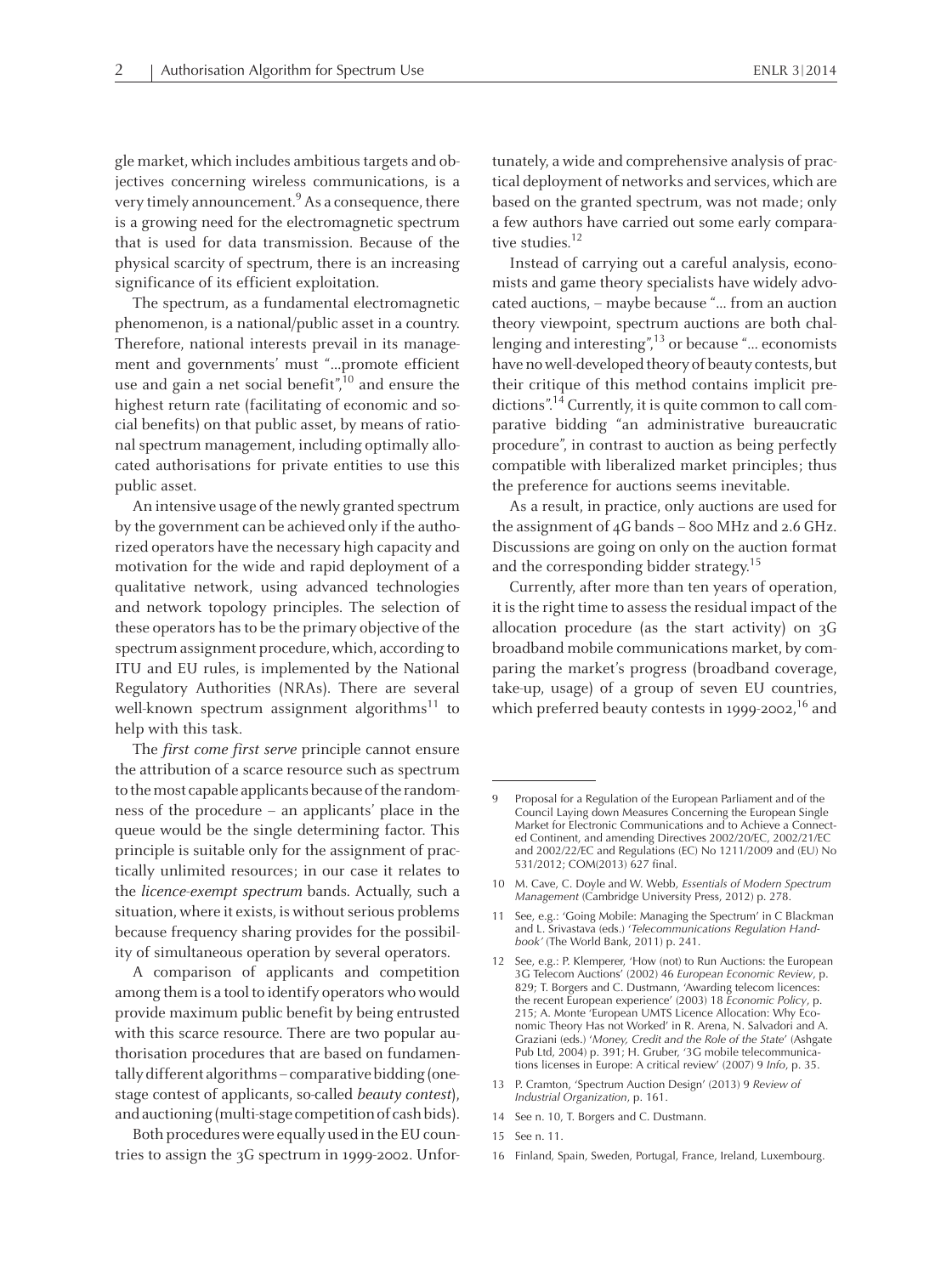of a group of eight countries, which assigned 3G spectrum by auctions.<sup>17</sup> The comparison of groups of entities provides for a credible and objective evaluation, the role of individual disparities of each entity being minimized.

<sup>A</sup> full and profound analysis would be the subject of a special review, but a first comparative evaluation can be developed by using the values of five indicators and the corresponding rankings of Member States on a EU27 scale<sup>18</sup> (Croatia is not included in all data tables yet). On this basis, the average rank of countries of both groups on the each indicator is defined as:

$$
R_{av} = \frac{\sum_{i=1}^{n} R_i}{n}
$$

where:

 $R_{av}$  – average rank;

 $R_i$  – rank on this indicator of country *i* among 27 EU countries;

<sup>n</sup> – number of countries in the corresponding group ( $n = 7$  for the beauty contest case;  $n = 8$  for the auction case).

The result is overwhelming. The average level of indicators in beauty contest countries is much higher in comparison with *auction* countries in all categories (Table 1). Indicators of Sweden and Finland (both countries applied beauty contest) show that these countries are mobile sector leaders in Europe, while

- 21 Towards the Personal Communications Environment: Green Paper on <sup>a</sup> common approach in the field of mobile and personal Communications in the European Union; COM (94) 145.
- <sup>22</sup> Decision No 676/2002/ EC of the European Parliament and of the Council of <sup>7</sup> March <sup>2002</sup> on <sup>a</sup> regulatory framework for radio spectrum policy in the European Community, OJ <sup>2002</sup> <sup>L</sup> 108/1.

three of the four less successful countries (Belgium, Germany, Italy) have used auctions.

In summary, current indicators of the national mobile broadband markets show real weaknesses of the auction procedure; this indicates that operators in auctioned countries are less successful, and the offered services are less attractive and less beneficial to society as <sup>a</sup> result. Without any doubt, the investment of huge auction payments in infrastructure, service quality and affordability of tariffs would help mobile operators to become more successful.

An astute explanation of the Swedish NRA (PTS) says nothing on the reasons of <sup>a</sup> drastic change of position for the 4G spectrum auction.<sup>19</sup>

The current economic crisis has highlighted many substantial market failures of the neo-liberal system; this is the right time to review the marked preferences for spectrum auctioning as well. 20

#### **II. EU spectrum policy**

EU policy documents clearly show that the existing spectrum assignment practice is far from optimal.

As soon as 1994, it was stated in <sup>a</sup> COM Green Paper<sup>21</sup> that MS administrations increasingly require spectrum users to pay <sup>a</sup> price for the use of radio spectrum so as to reflect the market value and the actual need for those services to be provided. At the same time, concerns were voiced that <sup>a</sup> market-oriented approach alone may hamper technological innovation and competition, and may possibly lead to increased consumer prices.

Eight years later, the idea of harmonization of the radio spectrum managemen<sup>t</sup> at the European Community level was pu<sup>t</sup> forward by <sup>a</sup> Radio Spectrum Decision. 22 Nevertheless, it stated that harmonized spectrum technical managemen<sup>t</sup> does not include spectrum assignment procedures; this issue comes under the competence of the Member State. The only requirement asked of the Member State was to publish full information concerning the use of radio spectrum, excep<sup>t</sup> for confidential information.

To disseminate information regarding spectrum use in Europe, the European Commission suggested to make use of an EU-wide portal containing information on assigned spectrum rights (national registries), on the availability of tradable spectrum, as well as relevant national regulation and legislation.<sup>23</sup> It concluded that the issuing of technology and ser-

<sup>17</sup> United Kingdom, the Netherlands, Italy, Belgium, Denmark, Germany, Austria, Greece.

<sup>18</sup> See n. 3.

<sup>19</sup> Open invitation to apply for licences for use of radio transmitters in the 2500–2690 MHz band (2008). <www.pts.se/upload/Ovrigt/Radio/2500\_2690\_Open\_invitation\_080117.pdf/> accessed 1 March 2014.

<sup>20</sup> See, e.g.: 'Trade and Development Report 2012; Policies for Inclusive and Balanced Growth', Report by the Secretariat of the United Nations Conference on Trade and Development. http://unctad.org/en/PublicationsLibrary/tdr2012\_en.pdf> accessed 1 March 2014.

<sup>23</sup> Communication from the Commission to the Council, the European Parliament and the European Economic and Social Committee and the Committee of the Regions 'A market-based approach to spectrum managemen<sup>t</sup> in the European Union'; COM (2005) 400.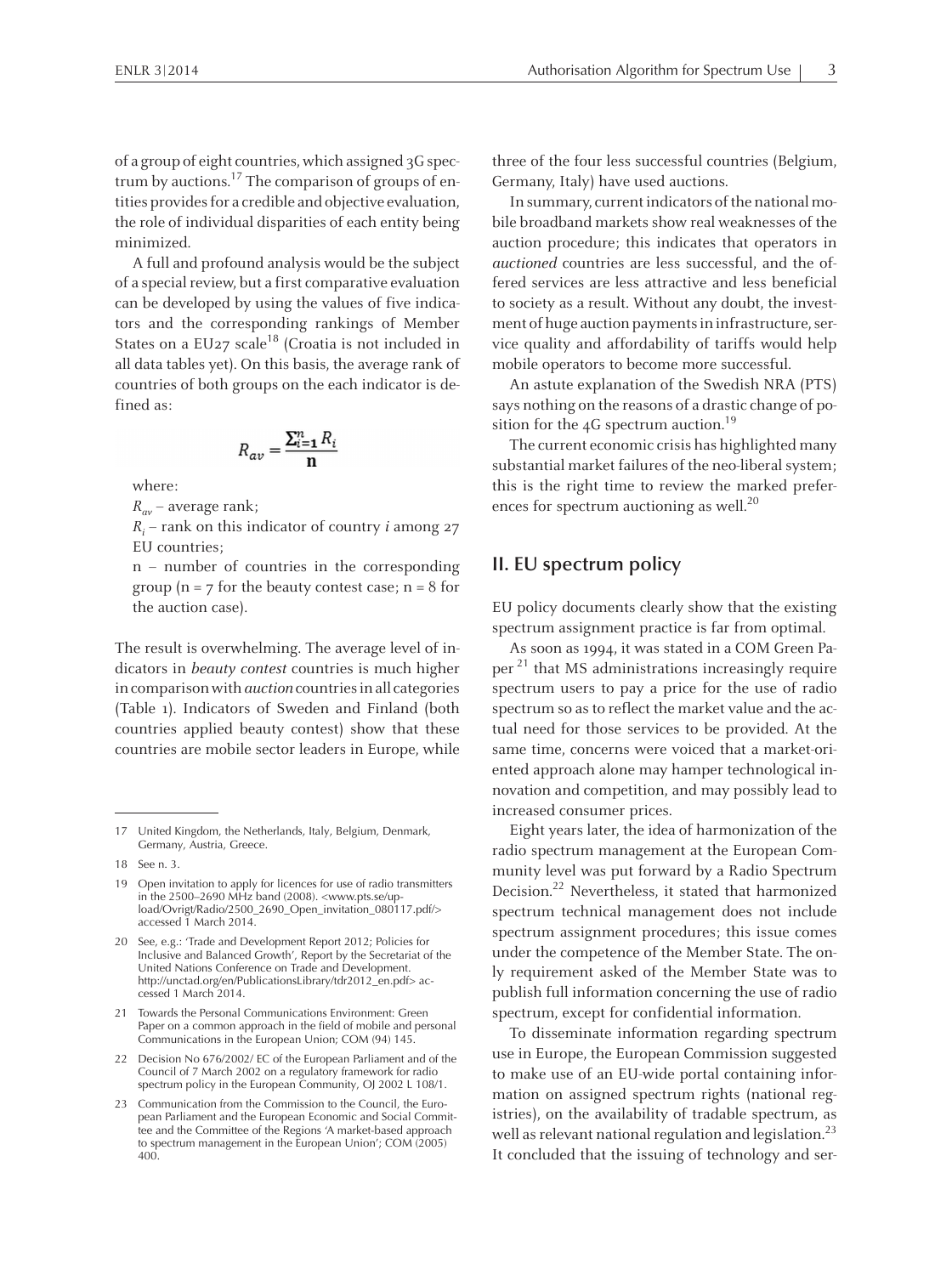| Indicator                                                                            | Year        | Average rank of                  |                        | Sweden          |                | Finland         |              | EU27            |
|--------------------------------------------------------------------------------------|-------------|----------------------------------|------------------------|-----------------|----------------|-----------------|--------------|-----------------|
|                                                                                      |             | 7 beauty<br>contest<br>countries | 8 auction<br>countries | Percen-<br>tage | EU27<br>rank   | Percen-<br>tage | EU27<br>rank | Percen-<br>tage |
| 3G coverage (% of population)                                                        | 2010        | 7.93                             | 11.88                  | $100\%$         | $1 - 4$        | $100\%$         | $1 - 4$      | 89.9%           |
| HSPA coverage (% of house-<br>holds)                                                 | 2012        | 10.29                            | 13.5                   | 99.7%           | $\overline{2}$ | $99.5\%$        | 5            | $96.3\%$        |
| Mobile broadband take up, all<br>active users $(\%$ of population)                   | Jan<br>2013 | 9.21                             | 11.94                  | $106\%$         | $\overline{2}$ | $107\%$         | <sup>1</sup> | $54\%$          |
| Mobile broadband take-up,<br>dongles (% of population)                               | Jan<br>2013 | 11.07                            | 13.0                   | $22.3\%$        | 2              | 70.9%           | $\mathbf{1}$ | $9.0\%$         |
| Access to Internet through mo-<br>bile phone via 3G (% of indi-<br>viduals $16-74$ ) | 2012        | 8.0                              | 10.25                  | $46.1\%$        | $\mathbf{1}$   | $39.2\%$        | 3            | $18.4\%$        |

Table 1: Comparison of mobile broadband development in EU countries Source: European Commission data

vice neutral spectrum rights would ensure flexibility in the use of the spectrum, which is <sup>a</sup> pre-requisite for strengthening the wireless sector's capacity to boost Europe's economic growth and competitiveness. 24

The first multiannual Radio Spectrum Policy Programme 25 is based on three pillars: the harmonisation of spectrum access conditions to enable interoperability and economies of scale, more efficient use of spectrum, and availability of actual information on spectrum use. The principal means to implement the Programme mentioned were promoting investments and competition as well fostering innovation, while at the same time protecting objectives of general interest.

Despite these policy making activities, only about two-thirds of the spectrum which is allocated for the wireless broadband, has been effectively assigned by the MS until November 2013,<sup>26</sup> which substantially hinders the roll-out of next generation wireless networks in Europe. It was concluded that many obstacles relate to the inconsistency among aspects of spectrum assignment:<sup>27</sup> such as prices paid for spectrum licenses, conditions(e.g., auction design), obligations (e.g., coverage), legal uncertainty concerning network sharing, spectrum sharing and spectrum trading and/or leasing. The only formal tool available to the EC to enforce frequency assignment process is through ex-pos<sup>t</sup> infringement action, which could add unpredictability for investors after the frequency assignment has taken place.

Therefore, the EC hopes to strengthen and harmonise the normative and regulatory environment for the authorisation system; it is an essential par<sup>t</sup> of the European single market for the electronic communications initiative.<sup>28</sup> To achieve the desired longterm benefits for business, health, cultural, public administration and other economic and social sectors, several necessary action lines have been defined:

- to ensure the most efficient use of spectrum resources;
- to foster efficient long-term investments and innovation in the capacity and quality of networks and services;

<sup>24</sup> Communication from the Commission to the Council, the European Parliament, the European Economic and Social Committee and the Committee of the Regions 'Rapid access to spectrum for wireless electronic communications services through more flexibility', COM (2007) 50.

<sup>25</sup> Decision No 243/2012/EU of the European Parliament and of the Council of <sup>14</sup> March <sup>2012</sup> establishing <sup>a</sup> multiannual radio spectrum policy programme, OJ 2012 L 81/7

<sup>26</sup> Status of spectrum assignments in EU harmonised bands; Radio Spectrum Committee; Public Document RSCOM13-72.

<sup>27</sup> Commission Staff Working Document: Impact assessment accompanying the document "Proposal for <sup>a</sup> Regulation of the European parliament and the Council laying down measures concerning the European single market for electronic communications and to achieve <sup>a</sup> Connected Continent, and amending Directives 2002/20/EC, 2002/21/EC and 2002/22/EC and Regulations (EC) No 1211/2009 and (EU) No 531/2012"; SWD (2013) 331.

<sup>28</sup> See n. 7.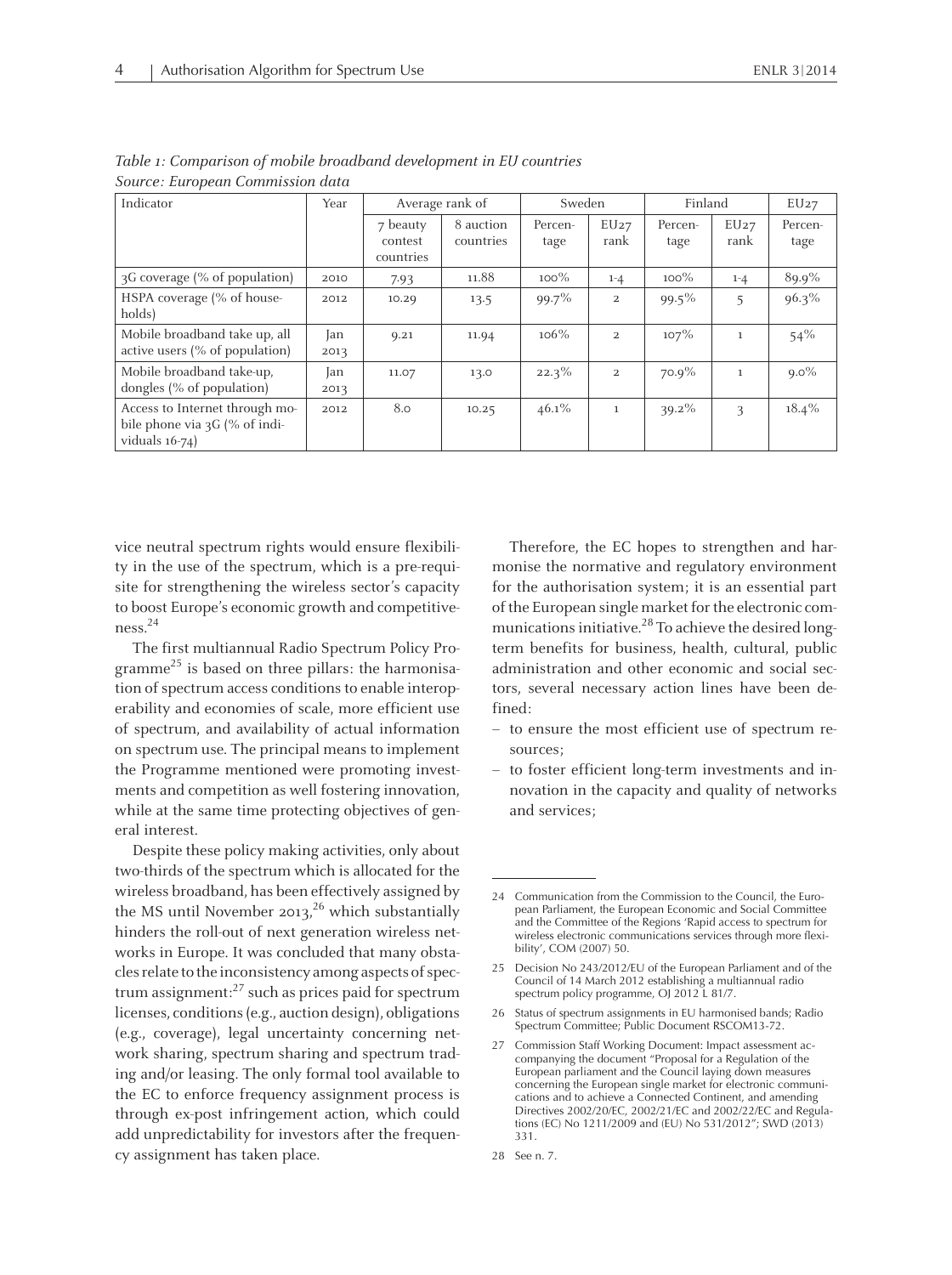- to ensure wide territorial coverage and high level of penetration and consumption of services (i.e., affordability of prices);
- to promote the competition in new and enhanced networks and services;
- to achieve specific objectives of general interest determined at national level;
- to avoid the discrimination and ensure equality of opportunity between operators, including between existing and potential operators.

The type, procedures and conditions of the authorisation process remain under the competence of the MS; nevertheless it was suggested that the EC can provide comments, block acceptance of usage rights, or adopt binding decisions requiring withdrawal of any draft measure, similarly to the market notifications according to the well-known Articles <sup>7</sup> and 7a.

Such an approach creates <sup>a</sup> very contradictory situation. On the one hand, the Impact Assessment directly announces<sup>29</sup> that the "…suitability of auctions to efficiently assign spectrum to market players is not questioned". On the other hand, the same Impact Assessment does not hide the fundamental problems related to auction as the assignment procedure: "High spectrum prices have an effect on market outcome, either in the formof higher prices than would otherwise apply, and/or in lower investment capacity of operators in improved network capacity. Auction designs that aim at revenue extraction may conflict with the goal of maximizing social welfare and with EU rules on optimal use of spectrum resources". Let us also recall the statement by Neelie Kroes, Vice-President of the European Commission: "Some Member States [see] auctions as merely revenue-raising, rather than seeing the wider public interest for consumer prices and network investment".<sup>30</sup>

Because of traffic growth, many valuable spectrum usage authorisations will be held in the future (e.g., 700 MHz, 1.5 GHz and 3.8-4.2 GHz). To optimize

<sup>31</sup> E.g.: W. Lee, 'Spectrum Efficiency in Cellular' (1989) <sup>38</sup> *IEEE Transactions on Vehicular Technology*, p. 69.

them, it is necessary to analyse much more carefully the experience acquired in various spectrum assignments and to discuss some key issues:

- Could targets, which relate to the use of spectrum within the single market be achieved without an improvement of existing authorisation algorithms?
- What is the basic goal and respective tasks of the authorisation process?
- What kind of authorisation algorithm guarantees the most perfect achievement of the set goals?
- Is it possible to improve existing popular authorisation algorithms?
- If yes, what would be the optimized algorithm?

# **III. Achievable goal: benefit for society <sup>v</sup> business value for providers**

The need for the intensive usage of <sup>a</sup> definite granted amount of <sup>a</sup> resource leads to the concep<sup>t</sup> of spectrum efficiency, namely that efficient use of spectrum should always be declared as the primary spectrum authorisation criterion, in order to achieve the mentioned public benefits. This concep<sup>t</sup> is based on presen<sup>t</sup> and future intensification of data transmission needs.

Technically, the term "efficiency" implies an amount of data that would be transmitted using an occupied frequency band during <sup>a</sup> definite time period. There are <sup>a</sup> number of theoretical research papers on spectrum efficiency.<sup>31</sup> ITU has substantiated <sup>a</sup> practical definition and <sup>a</sup> universal functional dependency of spectrum utilization efficiency:<sup>32</sup>

$$
\text{SUE} = \frac{M}{B * S * T} = \frac{DR}{B * S}
$$

where

SUE – spectrum utilization efficiency;

M – useful effect obtained with the aid of the communication system; for technical evaluation – usually the amount of transmitted data (bits);

 $T - time (sec);$ 

DR – data rate, amount of transmitted data per time unit (bits/sec);

<sup>B</sup> – frequency bandwidth (Hz);

<sup>S</sup> – covered area (km<sup>2</sup> ).

In economical terms, efficiency implies the value of goods and services produced using the transmitted

<sup>29</sup> See n. 25.

<sup>30</sup> 'Smashing barriers and thinking big', Speech Neelie Kroes, Vice-President of the European Commission in Mobile World Congress 2013/Barcelona. <http://europa.eu/rapid/press-release\_SPEECH-13-159\_en.htm> accessed 1 March 2014.

<sup>32</sup> Definition of spectrum use and efficiency of <sup>a</sup> radio system (2006). Recommendation ITU-R SM.1046-2. <www.itu.int/dms\_pubrec/itu-r/rec/sm/R-REC-SM.1046-2- 200605-I!!PDF-E.pdf> accessed <sup>1</sup> March 2014.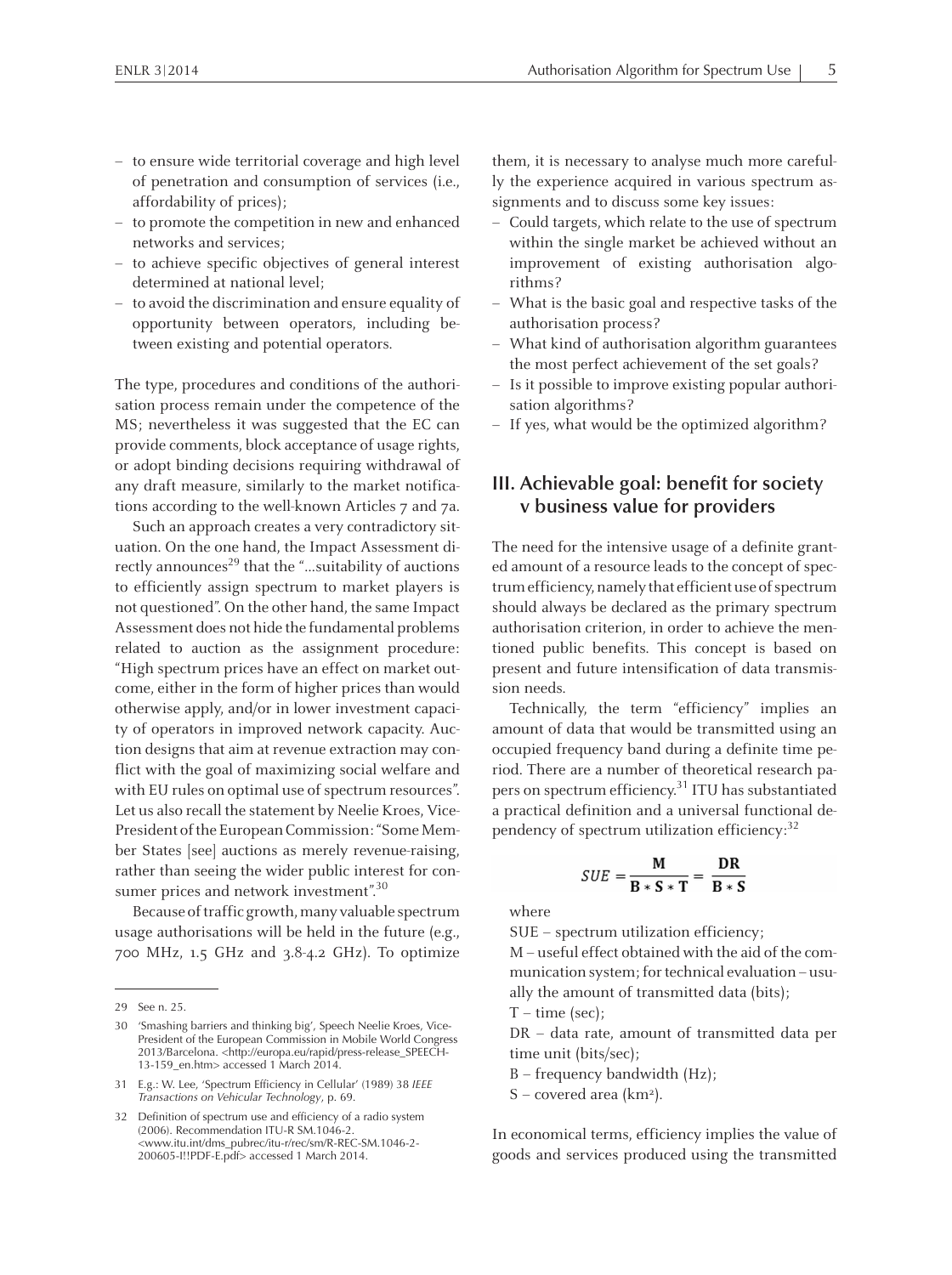information, including the valuation of public outputs provided by the governmen<sup>t</sup> or other public authorities.<sup>33</sup> The economical aspect of spectrum efficiency is shown by the real functional usage of spectrum,where customers are the realbeneficiaries.This aspec<sup>t</sup> should not be included directly in efficiency assessment, because it depends on the needs and habits of customers. Indirectly, the covered area (i.e., accessibility) partly indicates the potential achievable benefits.

Previously published assessment criteria for comparative bidding are typically based on parameters of the SUE – coverage of area and/or population, rollout speed, minimum guaranteed data rate, etc. By following these criteria, applicants are motivated to achieve the highest spectrum efficiency. Winners are determined by competition between efficiency-driven applications; thus the contest is primary directed to the active facilitation of benefits for society.

In the case of auctions, an algorithm is used that is based on several principles. It is based on the business value of the spectrum for <sup>a</sup> concrete applicant, which is expressed in terms of cash bids. Because the valuation is made by the applicant, its potential benefit becomes the real determining factor.<sup>34</sup> In addition to the real business value, the bidder would include in his valuation confounding factors which are also relevant for him, e.g. reputation, keeping the spectrum away from an existing or potential competitor,<sup>35</sup> or increasing stock value of the bidding company. 36

The spectrum efficiency-driven algorithm is in effect replaced by the spectrum value for <sup>a</sup> bidder driven algorithm; the monetary factor becomes <sup>a</sup> sole and decisive driver. "… the difference between private and social incentives in the allocation process can be quite large".<sup>37</sup> Practice (Table 1) shows a real gap between the huge bids and the ensuing successful and efficient usage of the spectrum obtained.

The problem is exacerbated by seller's (the government) interest to receive the highest price for spectrum,<sup>38</sup> in order to generate maximum revenues for governmen<sup>t</sup> budget, and thus obtain additional funding for financing public expenditures: "The economic analysis of spectrum policy focuses on government revenues in license assignments...".<sup>39</sup>

Yet, real revenues are relatively insignificant in the GDP context. 40 This kind of income is not sufficiently substantial for the financial policy and stability of any country (e.g., in comparison with the Maastricht stability criterion – budget deficit below  $3\%$  of GDP). The achievement of the above mentioned impac<sup>t</sup> of advanced wireless services on economic and social welfare and development is much more significant.

At the same time, payments for 3<sup>G</sup> spectrum exceeded several times the investments required to construct networks. 41 These high expenditures could even be destructive for the operators and lead to a serious financial crisis – increase of debt, decrease of credit ratings, etc. For instance, after participation in 3<sup>G</sup> auctions, BT and Sonera were pressed to sell their most valuable assets; hereto, even huge capital injections of the Finnish State could not help Sonera. <sup>A</sup> number of operators asked to soften licence terms and/or to partly refund licence fees shortly after the auctions took place.<sup>42</sup> Although a premise is often voiced that spectrum efficiency, as <sup>a</sup> benefit for society, has equal value for the private bidding company and has become sort of an axiom, both algorithms are very different. Both objectives(spectrumefficiency and high revenues) "… are not always compatible – auction rules that focus on revenue extractionmay conflict with the goal of maximizing social welfare". $^{43}$ If so, the natural question is  $-$  which is the primary goal? The answer is direct and logical: "The goal for

- <sup>34</sup> C. Bazelon and G. McHenry, 'Spectrum Value' (2013) <sup>37</sup> *Telecommunications Pol*icy, p. 737.
- 35 G. Ozanich, C. Hsu and H. Park, '3-G Wireless Auctions as an Economic Barrier to Entry: the Western European Experience' (2004) <sup>21</sup> *Telematics and Informatics*, p. 225.
- <sup>36</sup> P. Cramton, E. Kwerel, G. Rosston and A. Skrzypacz, 'Using Spectrum Auctions to Enhance; Competition in Wireless Services' (2011) <sup>54</sup> *Journal of Law and Economics*, p. 167.
- <sup>37</sup> S. Borenstein, 'On the Efficiency of Competitive Markets for Operating Licenses' (1988) <sup>103</sup> *The Quarterly Journal of Economics*, p. 357.
- <sup>38</sup> E.g., A. Prat and T. Valletti, 'Spectrum Auctions versus Beauty Contests: Costs and Benefits' (2000). <http://istituti.unicatt.it/economia\_impresa\_lavoro\_OECD-draft.pdf> accessed <sup>1</sup> March 2014.
- <sup>39</sup> T. Hazlet and R. Munoz, 'A Welfare Analysis of Spectrum Allocation Policies' (2009) <sup>40</sup> *The RAND Journal of Economics*, p. 424.
- <sup>40</sup> Budget revenues from European 2.6 GHz auctions (2010-2011) are significantly less than 0.1% of GDP (e.g., Sweden – 0.074%, Denmark – 0.066%, while Finland – 0.0023%, NL – 0.0005% of GDP). Even abnormally large payments in 3G spectrum auctions in Germany and UK (2000) generated less than 2.5% of GDP.
- <sup>41</sup> W. Melody, 'Spectrum auctions and efficient resource allocation: learning from the 3G experience in Europe' (2001) <sup>3</sup> *Info*, p. 5.
- <sup>42</sup> See, e.g., 'Pass the Painkillers' (2001) 358/8220 *The Economist*.
- <sup>43</sup> J. Gómez-Barroso, A. Mochón, Y. Sáez and C. Feijóo, 'Simulating Digital Dividend Auctions: Service Neutrality Versus Dedicated Licences' (2012) <sup>29</sup> *Telematics and Informatics*, p. 11.

<sup>33</sup> See n. 9.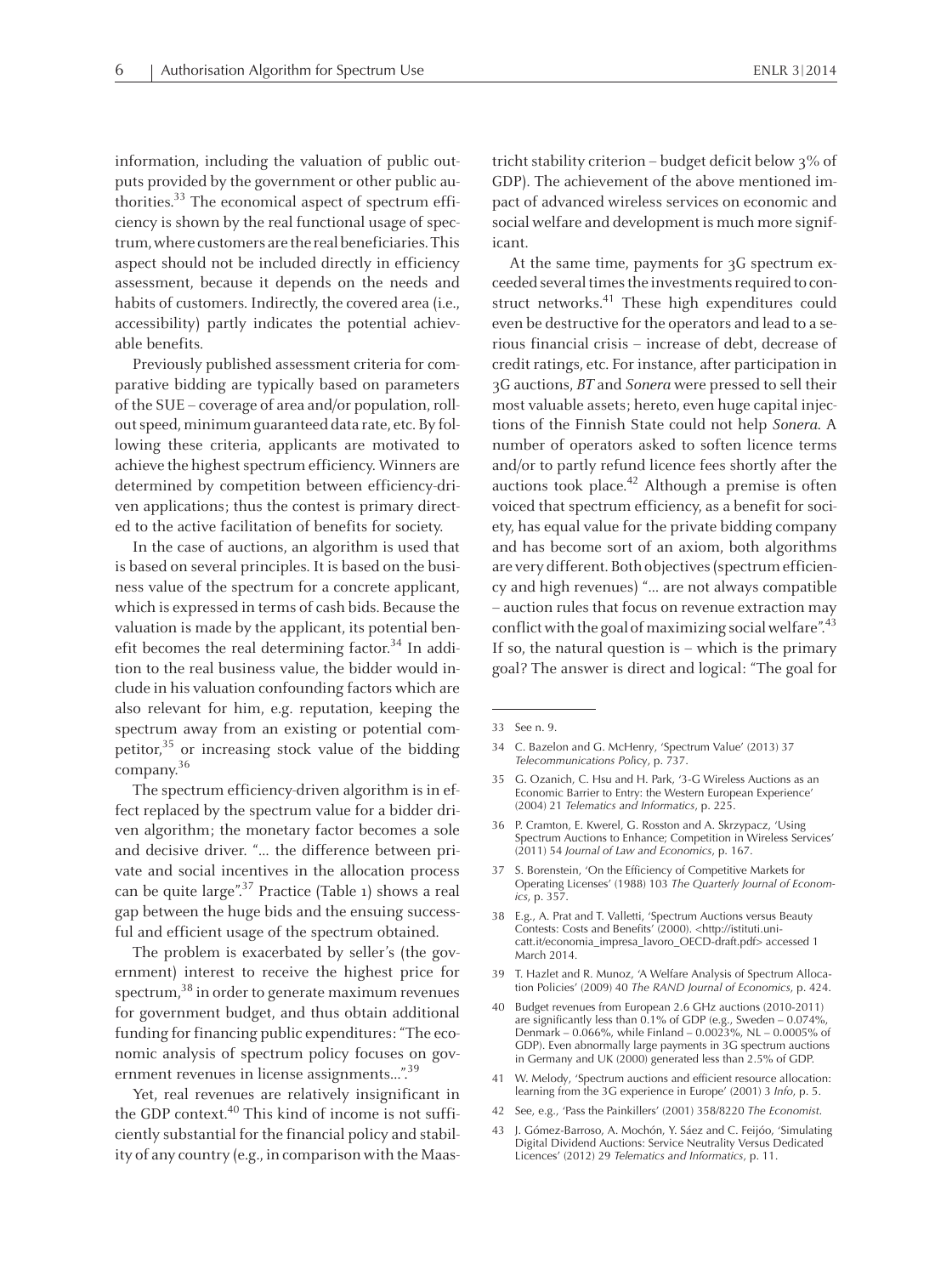the governmen<sup>t</sup> should be efficiency, not revenue maximization. The governmen<sup>t</sup> should focus on ensuring that those, who can pu<sup>t</sup> the spectrum to its highest use, get it".<sup>44</sup>

The real situation is different: "Indicators of auction 'success' are typically some measure of participation (more is better), an absence of collusive bidding behaviour and that winning prices accurately reflect, more or less well, the 'true' value of the spectrum to winning bidders (that the auction is efficient)". 45 Nothing is mentioned about the spectrum efficiency achieved, namely on the expected public benefits from the leased public resource.

The Spectrum Efficiency Working Group of the Federal Communications Commission (FCC) is <sup>a</sup> developer and pioneer in the usage of auctions for spectrum assignment. Their attitude is that the goal of NRAs is to promote efficient spectrum access and use, and the ITU's Recommendation has to be used as the basis for this.<sup>46</sup>

Since the principle *most money for spectrum* is not directed to efficient use of the spectrum granted, it cannot ensure the attainment of maximum benefits for society. A step in the right direction might be the injection of an auction's revenues in predefined sectorial projects of public interest.<sup>47</sup>

It is true that the paymen<sup>t</sup> for <sup>a</sup> spectrum licence is in line with market economy principles; the presence of market elements, interest and motivation of private businessin any commercial activity is understandable and necessary. In our case, cash bids not only cover some administrative expenditures; they are a strong additional indicator, which confirms the sincerity of <sup>a</sup> bidder's application and separates occasional applicants, who do not have <sup>a</sup> serious purpose in bidding, from serious ones. Cash bids play <sup>a</sup> significant disciplinary role, because future failures are connected with the threat of financial losses. Nevertheless, the replacement of spectrum efficiency by spectrum value as the goal of the tender is the principal weakness of auctions.

# **IV. Spectrum tendering – Competition issues**

Competition is <sup>a</sup> magic word; promotion of competition is always used as an indisputable axiomof any liberal market activity and spectrum tenders are not an exception.

- Two kinds of competition will be discussed here:
- competition among the applicants during the tender – competition for the market;
- competition among the operators exploiting previously granted spectrum blocks – competition in the market.

Competition among the operators is <sup>a</sup> most important feature. There are limits to competition in the wireless broadband business, since it is based on <sup>a</sup> scarce resource. Physical design of the network demands some minimal spectrum bandwidth – <sup>a</sup> threshold; if the spectrum band is more fragmented, or if the granted spectrum block is below this threshold, it is impossible to develop <sup>a</sup> qualitative network. Actually, the competition level is predetermined by frequency allocation (which determines the size of the frequency band) and by pre-approved rules of game for <sup>a</sup> concrete tender (size of frequency blocks and maximum for one applicant); the spectrum assignment algorithm does not have any impac<sup>t</sup> here.

Competition among applicants during <sup>a</sup> beauty contest is characterized by <sup>a</sup> typical feature of such contests – <sup>a</sup> larger number of applicants means that there may be <sup>a</sup> chance to identify those that would provide <sup>a</sup> more perfect fit to the set goal. It means that increased competition during the comparative bidding process will result in more efficient spectrum usage.

<sup>A</sup> higher number of bidders increases the valuation threshold and thus the auction outcome. Due to high interest of bidders in Sweden and Belgium in the 2.6 GHz auctions, the revenues are above the trend line, while <sup>a</sup> lack of competition in Finland and the Netherlands resulted in payments that are below the trend line.<sup>48</sup> Fixed and equal spectrum efficien-

<sup>44</sup> See n. 11.

<sup>45</sup> 'An Econometric Analysis of 3G Auction Spectrum Valuations' (2010). <http://fsr.eui.eu/Documents/WorkingPapers/Comsn-Media/2010/WP201055.pdf> accessed <sup>1</sup> March 2014.

<sup>46</sup> Report of the Spectrum Efficiency Working Group (2002). <http://transition.fcc.gov/sptf/files/SEWGFinalReport\_1.pdf> accessed 1 March 2014.

<sup>47</sup> E.g., FCC is planning to spend par<sup>t</sup> of auction <sup>2014</sup> revenues for development of the *FirstNet* – specialized network for public security goals. But this is only <sup>a</sup> unique case, not the system.

<sup>48</sup> E. Karnitis, A. Virtmanis, G. Rutka and J. Jelinskis, 'LTE take-up in Baltic States and the European context: urban first' (2012) <sup>14</sup> *Network Industries Quarterly*. <http://mir.epfl.ch/page-92607 en.html> accessed 1 March 2014.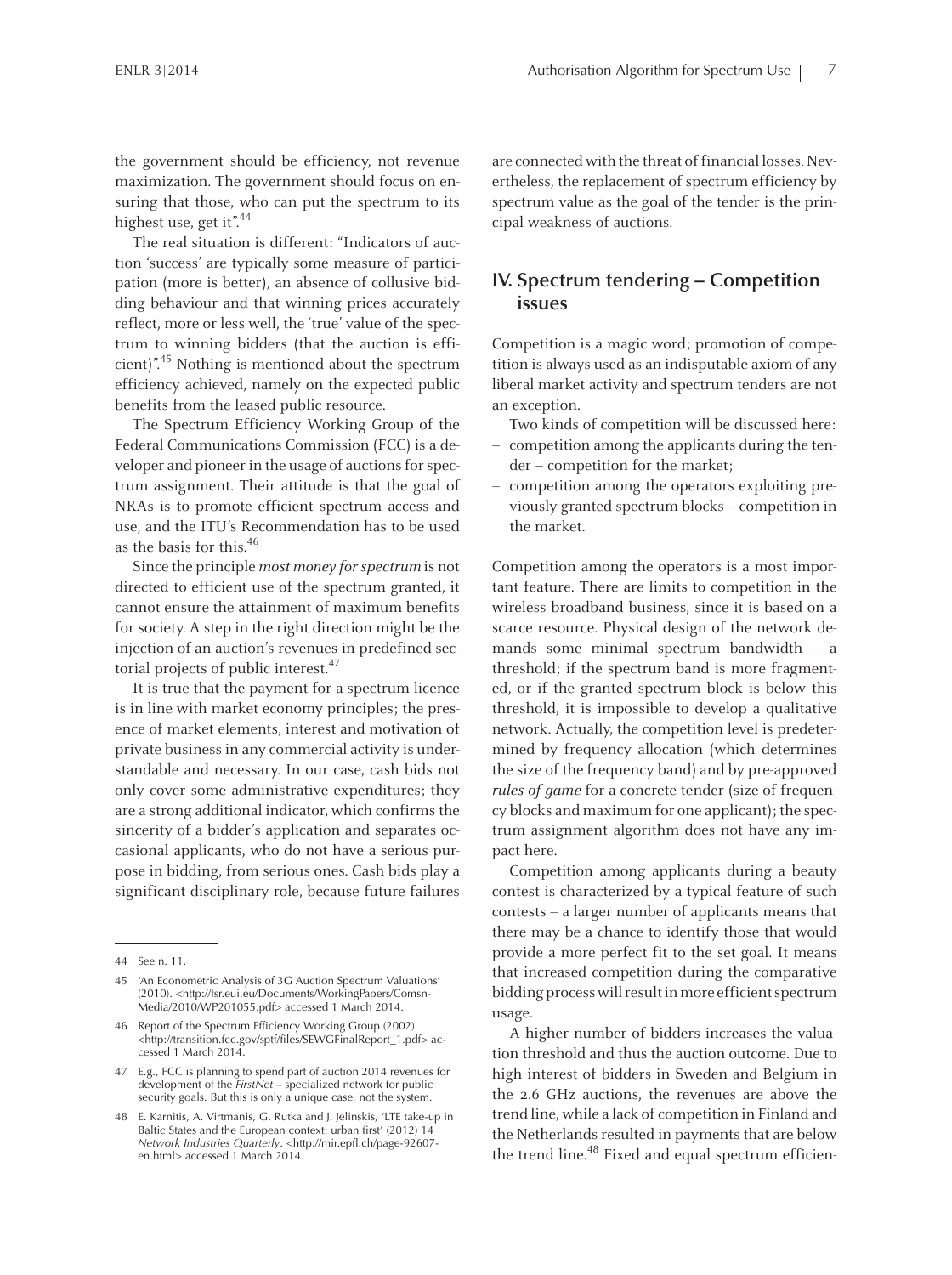cy standards are pre-defined for all auction applicants. It means that increasing competition for the market will not influence the spectrum efficiency.

In addition, competition for the market is distorted. There is an asymmetry in any type of algorithm between an incumbent and an entrant. The incumbent has <sup>a</sup> brand, <sup>a</sup> formerly granted spectrum, an existing customer base, <sup>a</sup> developed network infrastructure; in case of loss there is <sup>a</sup> real risk to lose existing business. An incumbent's motivation to obtain a new spectrum block – and therefore his subjective valuation of that block – is much higher than an entrant's valuation. Even more, the necessary investments in new infrastructure are smaller (even by 30%) for an incumbent; 49 hence he can afford to invest more in auction cash bids (even including overbidding).

Moreover, an incumbent can potentially limit entry to others and hence competition, by purchasing additional spectrum blocks that would otherwise go to new entrants. Hoarding of spectrum during auctions is not only a theoretical opportunity.<sup>50</sup> In conclusion, an entrant is in <sup>a</sup> disadvantageous position for spectrum auctions; therefore incumbents are typically winners in such auctions'. 51

There are many theoretical studies on more complicated auction models to foster entry of new participants. 52 Sometimes NRAs are trying to favour new entrants (monetary privileges, dedicated spectrum portions, etc.), but in practice (several FCC's auctions, Czech and Dutch 4<sup>G</sup> auctions, etc.) these activities have failed. The single real chance for an entrant is <sup>a</sup> deep shareholder's pocket (e.g., Norway 4<sup>G</sup> auction). The question remains, whether a shareholders' money means competence in the telecommunications business.

When <sup>a</sup> beauty contest procedure is used, licence fees are much smaller;<sup>53</sup> in addition, an entrant could partly compensate payments by innovative applications (entrants usually are more innovative).

An analysis<sup>54</sup> indicates that only 68% of 3G licences, auctioned in 1999-2003, in 9 European countries, remained in service in 2007, against 79% of the granted licences in <sup>8</sup> countries that preferred beauty contests. Moreover, the total number of auctioned 3G licences remaining in service is by 18% lower compared with 2G licences (decreasing competition!); while the same indicator has remained unchanged in countries that applied beauty contests.

The conclusion is that only by increasing competition in comparative bidding algorithms, some real positive impact on spectrum usage efficiency could be achieved.

#### **V. SWOTs of tender algorithms**

There are several substantial differences between both algorithms.

Reducing payments (including the use of illegal methods) is a natural desire of any applicant. The risk of collusion during an auction's multi-stage procedure is much higher than before applying for a beauty contest procedure. 55 Since the risk of corruption and/or favouritism among comparative bidding organizers is <sup>a</sup> real threat because of low transparency and subjective decision making, there is <sup>a</sup> fairly low trust in the beauty contest algorithm.

Huge cash bids<sup>56</sup> in auctions have to be recovered from the bidder's income. The economy theorists have developed <sup>a</sup> concep<sup>t</sup> of cash bids as non-recoverable sunk costs that cannot be included in the tariffs, because of competition.<sup>57</sup> Practitioners think otherwise; for instance, the Czech NRA (CTU) stopped <sup>a</sup> 4<sup>G</sup> auction because "… high bids would lead to dramatic high price for the new telecommunications services and essential time delay in network development". 58

- <sup>52</sup> E.g., H. Āzacis and R. Burguet, 'Incumbency and Entry in Licence Auctions: the Anglo-Duch Auction Meets Another Simple Alternative' (2008) <sup>26</sup> *International Journal of Industrial Organization*, p. 730.
- 53 See n. 10 (H. Gruber).
- 54 Ibid.
- 55 See n. 36.
- <sup>56</sup> Payments for the 3G licences in the UK and Germany several times exceeded the necessary network investments (see n. 39); also in India's <sup>2010</sup> 3G auction operators paid sum that is equivalent to two or more years of the investments made by all mobile operators.
- <sup>57</sup> E.g., M. Park, S. Lee and Y. Choi, 'Does spectrum auctioning harm consumers? Lessons from 3G licensing' (2011) <sup>23</sup> *Information Economics and Policy*, p. 118.
- <sup>58</sup> Český telekomunikační úřad rozhodl <sup>o</sup> zastavení aukce (2013). <http://www.ctu.cz/aktuality/tiskove-zpravy.html?action=detail&ArticleId=10139> accessed 1 March 2014.

<sup>49</sup> E. van Damme, 'The European UMTS Auctions' (2002) <sup>46</sup> *European Economic Review*, p. 846.

<sup>50</sup> E.g., M. Cave, 'Anti-competitive Behaviour in Spectrum Markets: Analysis and Response' (2010) <sup>34</sup> *Telecommunications Policy*, p. 251; the Canadian Industry Minister announced his readiness to reclaim spectrum from authorized operators for disuse of the assigned spectrum (Nov. 2013).

<sup>51</sup> E.g., an outcome of Italian 3G auction is defined as "… rather remarkable result that one of the existing GSM incumbent operators did not receive <sup>a</sup> licence" (see n. 36).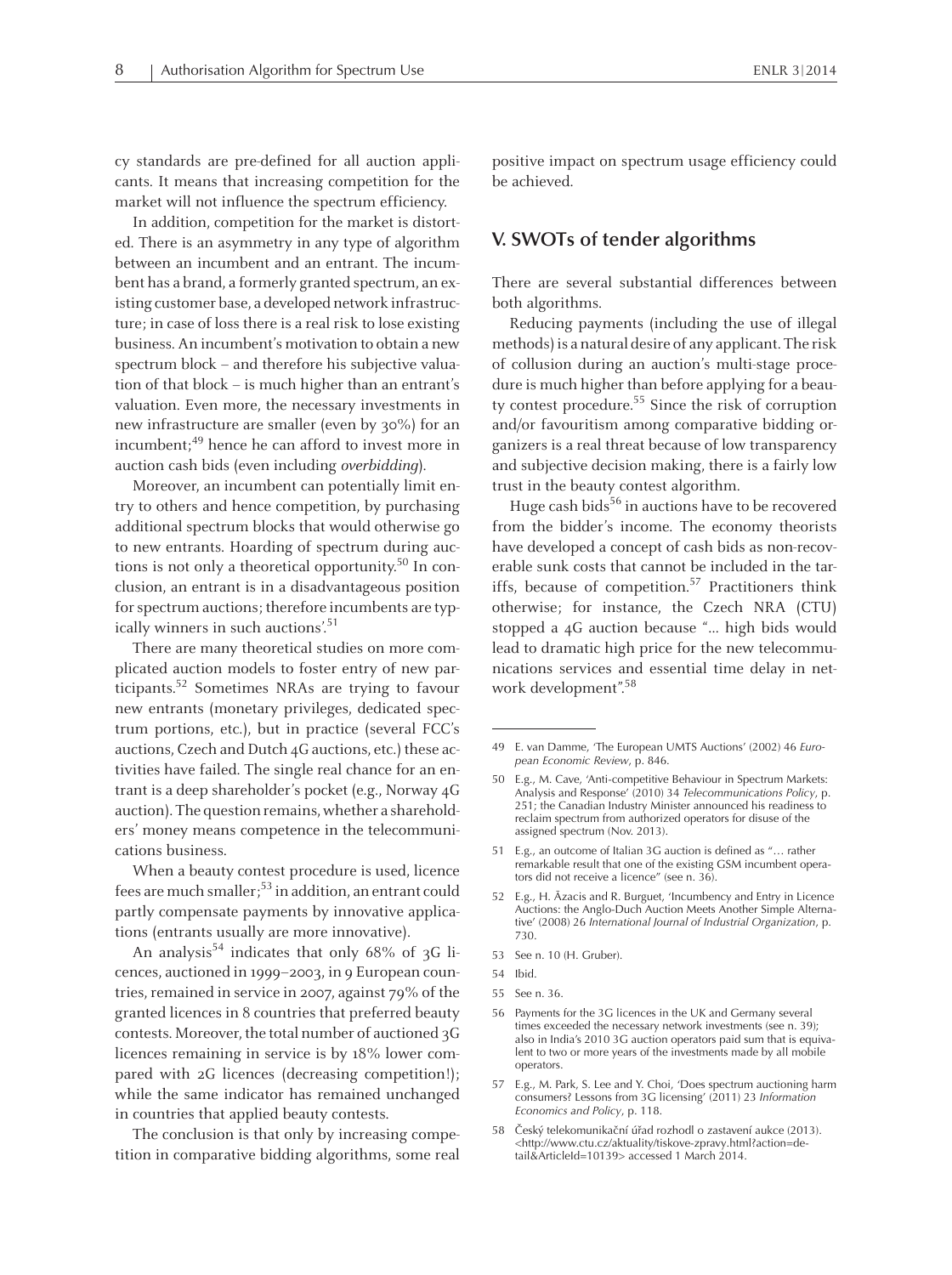|               | Beauty contest                                                                                                                                                                              | Auction                                                                                                                                                                                   |  |  |  |
|---------------|---------------------------------------------------------------------------------------------------------------------------------------------------------------------------------------------|-------------------------------------------------------------------------------------------------------------------------------------------------------------------------------------------|--|--|--|
| Strengths     | Spectrum efficiency driven algorithm;<br>Adequacy to national interests;                                                                                                                    | Defined and quantified competition criterion;<br>Well defined determination of the winner;<br>Certainty, transparency, trust;                                                             |  |  |  |
| Opportunities | Contest of applications' efficiency;<br>Spectrum efficiency driven assessment criteria;<br>Support of efficient and innovative applications;<br>Pre-contest requirements;                   | Compliance with market principles, competition<br>of bidders;<br>Adequacy to bidders' business interests;<br>Pre-competition requirements;<br>Defined term of bank transfers of cash bid; |  |  |  |
| Threats       | Low interplay of assessment criteria;<br>Favouritism, corruption;<br>Non-compliance with the applicants' business<br>interests;<br>Weak control of the implementation of applica-<br>tions; | Hoarding of spectrum;<br>Collusion among bidders;<br>Single criterion - the cash bid;<br>Increasing tariffs and slow investment process;<br>Not guaranteed efficient spectrum usage;      |  |  |  |
| Weaknesses    | Softly defined, uncertain contest criteria;<br>Subjective assessment;<br>Low transparency;                                                                                                  | Value for bidder driven algorithm;<br>Competition among bidders raises prices;<br>Generated revenues are not significant for the<br>State budget;                                         |  |  |  |

Table 2: SWOT analysis of authorisation algorithms

The theory on the non-recoverability of sunk costs does not work in our case, because all operators have to pay for auction bids – their inclusion in the tariffs cannot influence competition among operators and the situation in the market.

There is <sup>a</sup> possibility of <sup>a</sup> different development of the market conditions after obtaining authorisation to spectrum usage in comparison with ex-ante expectations and following objective difficulties (even un-profitability) to act on the original promises. Sometimes, this presumption is mentioned as <sup>a</sup> disadvantage of the beauty contests. It would apply to the auction case as well – market-related problems are external factors that are independent of spectrum assignment algorithms.

The definition of an auction winner is based on precise figures; this is <sup>a</sup> principal advantage of any auction. In contrast, vague descriptive criteria and subsequent weak control of the implementation of applications is <sup>a</sup> real problem of comparative bidding. The quantification of quality criteria is an indispensable precondition for objective, transparent and trusty assignment algorithms.

The above described analysis clearly shows the main strengths and weaknesses of both algorithms (Table 2).

Organizers of tenders understand that both algorithms are one-sided. Therefore, <sup>a</sup> practice has developed to supplement tender criteria by some fixed predetermined requirements. <sup>A</sup> flat licence fee for beauty contest winners is set in many countries; ye<sup>t</sup> the process is not always smooth as was exemplified by the 3<sup>G</sup> contests in France and Spain. To comply with the spectrumefficiency and public interest, non-tendering requirements(such as area or population coverage, roll-out dynamics, download speed, etc.) are introduced in auctions. 59

In both cases these are minimum requirements that are not included in the set of assessment criteria; their better application cannot influence the value of an application/bid. Therefore, they cannot affect the tender and do not motivate applicants to increase the quality of the application.

### **VI. Optimized algorithm: <sup>A</sup> roadmap**

The SWOT analysis shows <sup>a</sup> challenging way to improve the spectrum assignment algorithm by integrating strengths (opportunities) and eliminating weaknesses (threats) of both primary algorithms. The natural question is – is it possible? Definitely yes.

Development of an optimized algorithm is shown in Table 3. The authorisation procedure is divided into successive stages (column 2). Functionalities, which are the essence of each stage, as well as every

<sup>59</sup> E.g., in all European 4G auctions (2011-2013) some version of coverage requirements were included, more than 60% of auction rules contained minimum download speed requirements.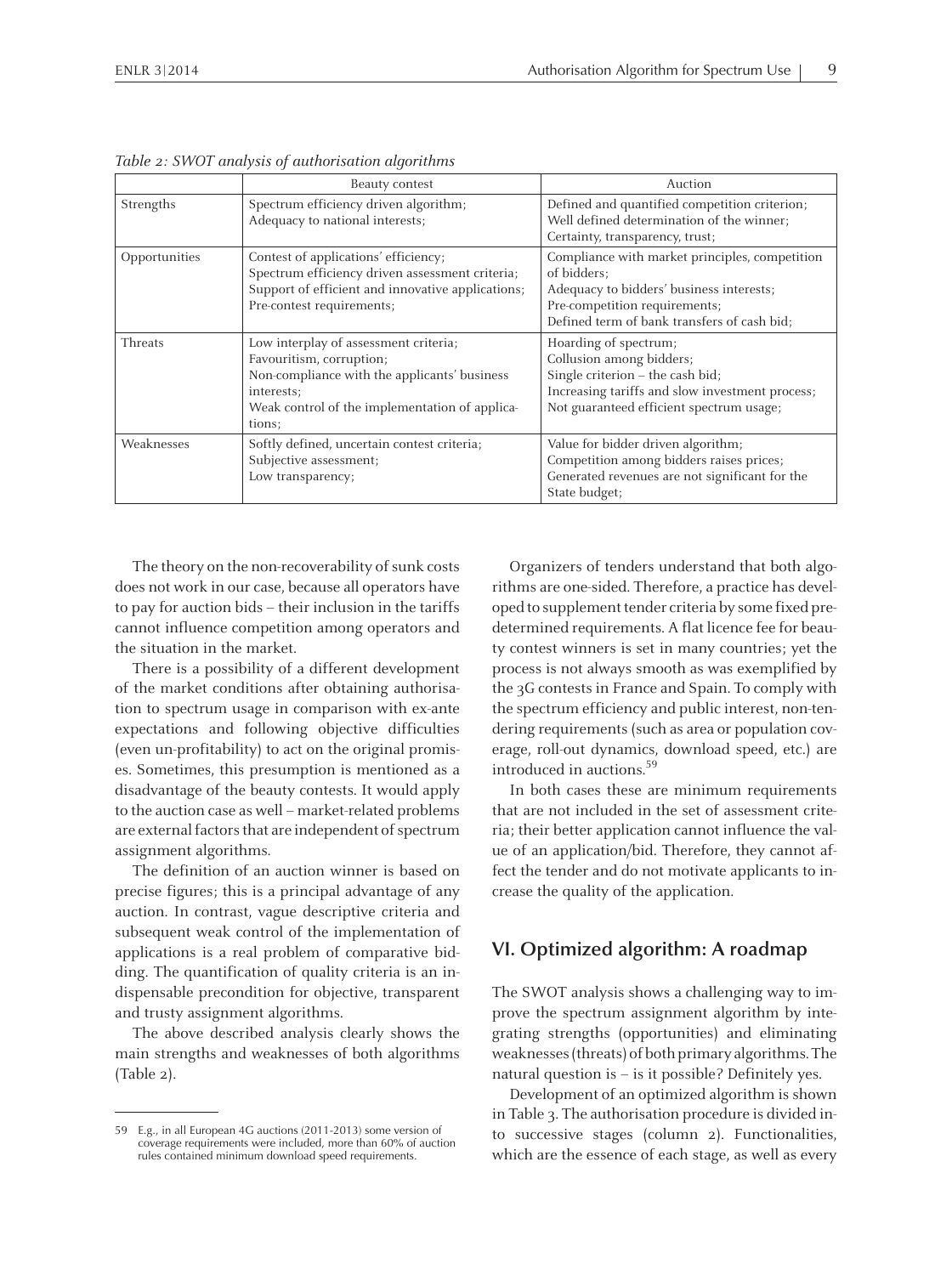| Stage       |                                      | Beauty contest                                                                        |                   | Optimized algorithm                                                                 |                                                                                                |                  | Auction                                                                                 |  |  |
|-------------|--------------------------------------|---------------------------------------------------------------------------------------|-------------------|-------------------------------------------------------------------------------------|------------------------------------------------------------------------------------------------|------------------|-----------------------------------------------------------------------------------------|--|--|
|             |                                      |                                                                                       |                   | Goal, task                                                                          | Characteristic                                                                                 |                  |                                                                                         |  |  |
| $\mathbf 1$ | $\overline{2}$                       | 3                                                                                     |                   | $\overline{4}$                                                                      | 5                                                                                              | 6                |                                                                                         |  |  |
| 1.          | Strategic<br>concept                 | Spectrum efficiency<br>driven algorithm                                               | $\rightarrow$     | Adequacy to national<br>interests                                                   | Spectrum efficiency<br>driven algorithm                                                        |                  | Value for bidder dri-<br>ven algorithm                                                  |  |  |
| 2.1         | Format of<br>the tender<br>procedure | Contest of applica-<br>tions' efficiency                                              | $\longrightarrow$ | The highest achiev-<br>able spectrum effi-<br>ciency                                | Contest of combined<br>applications                                                            |                  | Competition of cash<br>bids                                                             |  |  |
| 2.2         |                                      |                                                                                       |                   | Reflection of bidders'<br>business interests                                        | Consideration of bid-<br>der's spectrum valua-<br>tion                                         | $\leftarrow$     | Business interests of<br>bidders                                                        |  |  |
| 2.3         |                                      | One-step procedure                                                                    | $\longrightarrow$ | Elimination of possi-<br>ble collusion among<br>applicants                          | One-step procedure                                                                             |                  | Multi-step procedure                                                                    |  |  |
| 3.1         | Pre-tender<br>require-<br>ments      | Demands on techni-<br>cal, economic, finan-<br>cial, human capacity<br>and competence | $\longrightarrow$ | High probability of<br>the implementation<br>of the application                     | Demands on techni-<br>cal, economical, fi-<br>nancial, human ca-<br>pacity and compe-<br>tence | $\leftarrow$     | Demands on techni-<br>cal, economical, finan-<br>cial, human capacity<br>and competence |  |  |
| 3.2         |                                      | Mandatory minimum<br>quality parameters                                               | $\rightarrow$     | Guaranty of the qual-<br>ity of the network<br>and services                         | Mandatory minimum<br>quality parameters                                                        | $\leftarrow$     | Mandatory minimum<br>quality parameters                                                 |  |  |
| 4.1         | Assess-<br>ment cri-                 | Spectrum efficiency<br>driven criteria                                                | $\longrightarrow$ | Efficient use of spec-<br>trum                                                      | Unified set of criteria                                                                        | $\leftarrow$     | Cash bids                                                                               |  |  |
| 4.2         | teria                                | Uncertainty of criteria                                                               |                   | Certainty                                                                           | Precisely defined and<br>quantified contest<br>criteria                                        | $\leftarrow$     | Defined and quanti-<br>fied competition crite-<br>rion                                  |  |  |
| 4.3         |                                      |                                                                                       |                   | Reflection of bidder's<br>spectrum valuation                                        | Cash bid as criterion                                                                          | $\leftarrow$     | Adequacy to bidder's<br>spectrum valuation                                              |  |  |
| 4.4         |                                      | Efficient usage driven<br>assessment                                                  | $\longrightarrow$ | Flexibility, support of<br>innovative applicants                                    | Qualified majority of<br>assessment points is<br>formed by spectrum<br>driven criteria         |                  |                                                                                         |  |  |
| 4.5         |                                      | Small licence pay-<br>ments                                                           | $\longrightarrow$ | Avoidance of in-<br>creased tariffs and<br>slowdown of invest-<br>ment process      | Non-determining rel-<br>ative weighting of<br>the cash bid                                     |                  | Huge cash bids                                                                          |  |  |
| 5.1         | Assess-<br>ment<br>stage             | Low interplay of as-<br>sessment criteria                                             |                   | Transparency of the<br>process and trust in<br>the results                          | Mathematically<br>strongly defined rela-<br>tive weightings of the<br>criteria                 | $\longleftarrow$ | 100% assessment on<br>cash bids                                                         |  |  |
| 5.2         |                                      | Efficient usage driven<br>criteria                                                    | $\longrightarrow$ | Unification of inter-<br>ests of society and ap-<br>plicants                        | Consolidation of cri-<br>teria in cash-to-quali-<br>ty credit point system                     | $\longleftarrow$ | Cash bid as the single<br>criterion                                                     |  |  |
| 5.3         |                                      | Subjective assessment                                                                 |                   | Objective assessment,<br>elimination of possi-<br>ble corruption and<br>favouritism | Assessment formulas,<br>mathematically<br>strongly defined de-<br>termination of win-<br>ner   | $\longleftarrow$ | Strongly defined de-<br>termination of winner                                           |  |  |
| 6.1         | Control of<br>imple-<br>mentation    | Softly described crite-<br>ria                                                        |                   | Enforcement of the<br>implementation of<br>the application                          | Physical determina-<br>tion/measurability of<br>all criteria                                   | $\leftarrow$     | Defined term of bank<br>transfers                                                       |  |  |
| 6.2         |                                      | Punishment for the<br>failure to comply with<br>the application                       | $\longrightarrow$ | Punishment for the<br>failure to comply<br>with the application                     | Normative basis and<br>NRA's capacity                                                          | $\leftarrow$     | Punishment for the<br>non-payment of the<br>cash bid                                    |  |  |

Table 3: Development of the optimized tender algorithm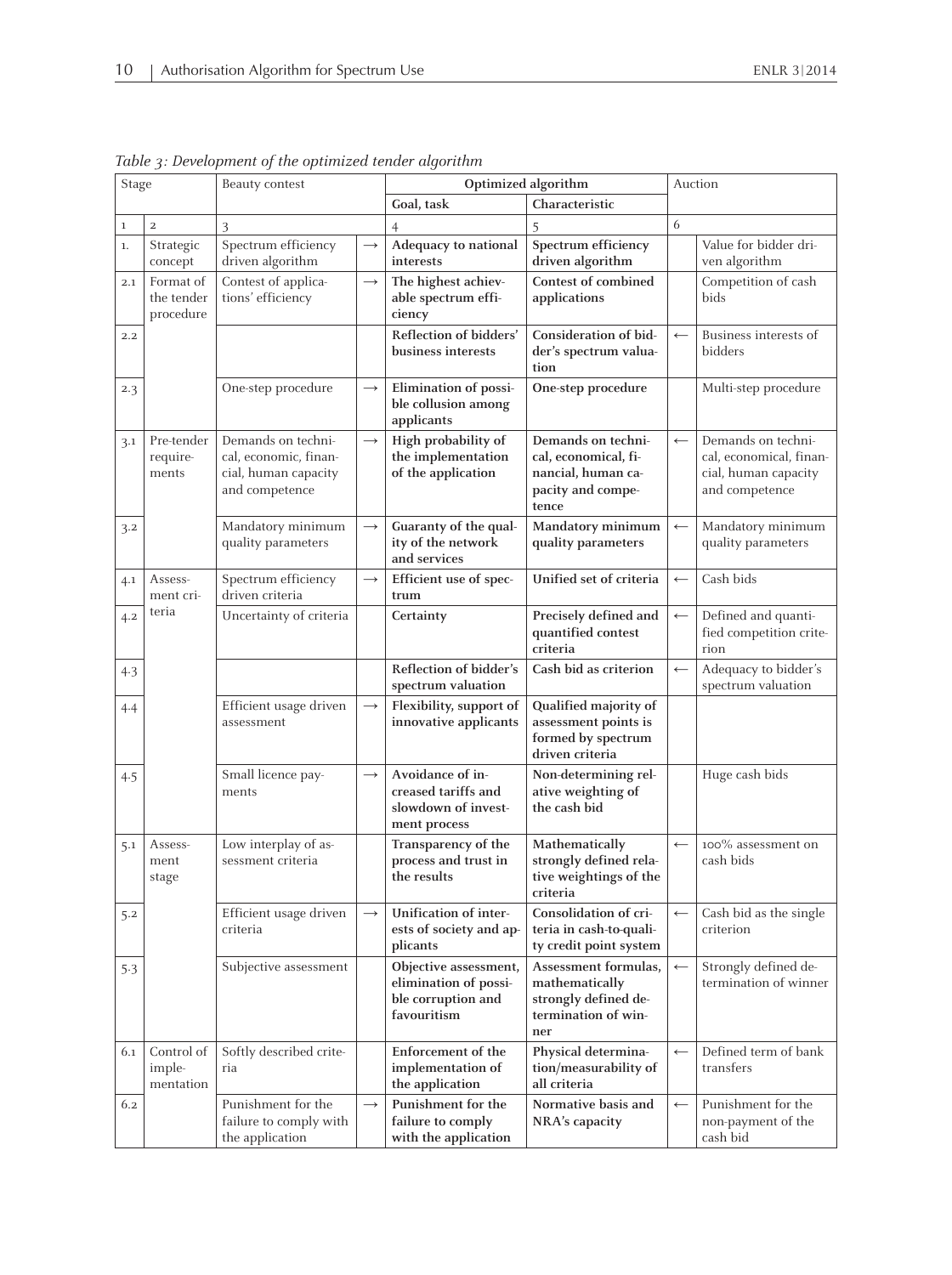step of <sup>a</sup> stage, for both primary procedures are shown (column 3 for beauty contest and column 6 for auction). To illustrate the creation of the combined algorithm, column 4 shows the goal/task for every step of the assignment procedure. Arrows show which is an appropriate approach for implementation of the corresponding step of the combined algorithmaccording to the SWOT analysis; the sequence of characteristic functionalities of the created algorithm is presented in column 5.

There is an analogous procedure that is far more mature and proven – the public procurement. The single real difference is in the governmen<sup>t</sup> position in the procedure – <sup>a</sup> buyer in procurement, while <sup>a</sup> seller in spectrum tender.

Efficient and economical spending of public money is <sup>a</sup> duty of any government. On the other hand, it has been extensively examined and shown that the buy-low-bid rule results in low product quality.<sup>60</sup> US governmen<sup>t</sup> integrated both concepts in an economically most advantageous tender procedure two decades ago. EU policy changed slower; **the** updated Public Procurement Directive<sup>61</sup> that was adopted by the EU parliament at first reading in January 2014 says: "…contracting authorities shall base the award of public contracts on the most economically advantageous tender" 62 ; i.e. "… on the basis of the price or cost ... and may include the best price-quality ratio, which shall be assessed on the basis of criteria, including qualitative, environmental and/or social aspects". 63

Spectrum efficiency has to be the basic goal of any tender. At the same time, <sup>a</sup> cash bid reflects the bidder's interest, his motivation to participate in the tender and to develop <sup>a</sup> spectrum enabled business; it is also <sup>a</sup> strong disciplinary pressure to implement applications. Therefore both efficiency driven criteria and the cash bid have to be included in the application for unified assessment.

Experience from public procuremen<sup>t</sup> leans towards <sup>a</sup> preference for the price-to-quality score against another option – or quality-to-price score in case efficiency (public benefits in our case) is amore important criterion in comparison with the cash bid. The assessment of applications can be made using the credit point system; the cash bid then also has to be transferred into credits.

The credit point system demands <sup>a</sup> strong definition of objective, measurable criteria. Because efficiency criteria are the basic ones, their summary has to form <sup>a</sup> qualified majority. 64 The payment, as criterion, should not become <sup>a</sup> determining one; therefore, its specific weight should be below 30%.

The assessment criteria and process are of critical importance. <sup>A</sup> strong, exact and measurable definition of each indicator is <sup>a</sup> necessary precondition for that indicator's inclusion in the set of assessment criteria. Detailed methodologies for the measurement of indicators as well as for assessment should be elaborated and publicly available. Such approach will ensure objective assessment and trust in the results, wins in subsequent court actions, and avoids accusations of corruption, favouritism and subjectivism. If any social activist can check all bids and their assessment, transparency is guaranteed.

In our case, the above mentioned SUE equation containstwo drivers, which are determined by an applicant, as network developer:

- <sup>a</sup> territory <sup>S</sup> that is covered by the network;
- <sup>a</sup> guaranteed data rate that depends on technological parameters of the network.

It is useful to define them separately in rules of tender, because these are different factors on principle. Both of them are used for spectrum tenders already.

There are many different types of coverage definitions, the population coverage in many cases is <sup>a</sup> more important indicator than the area coverage, and the dynamics of roll-out are often also taken into account. Technically, coverage means existence of the electromagnetic field that meets the actual sensitivity of the equipment utilised. 65

The relative coverage of area and/or population is used as one of the basic assessment criterion for beau-

<sup>60</sup> M. Bergman and S. Lundberg, 'Tender Evaluation and Supplier Selection Methods in Public Procurement' (2013) 19 *Journal of Purchasing & Supply Management*, p. 73.

<sup>61</sup> Position of the European Parliament adopted at first reading on <sup>15</sup> January <sup>2014</sup> with <sup>a</sup> view to the adoption of Directive 2014/.../EU of the European Parliament and of the Council on public procurement and repealing Directive 2004/18/EC; P7\_TC1- COD(2011)0438.

<sup>62</sup> Directive 14/24/EU on public procuremen<sup>t</sup> and repealing Directive 2004/18/EC, OJ 2014 L 94/65, Art. 67(1).

<sup>63</sup> Directive 14/24/EU, Art. 67(1).

<sup>64</sup> According to EU principles it would be 70–75% of total available credit point count.

<sup>65</sup> Demands of PTS for 3G tendering "field strength, measured on the pilot signal from the base station, outdoors at <sup>a</sup> height of 1.7 m, is equal to or exceeds 58dB V/m/5MHz" is an example of exact definition what coverage means; see: P. Andersson, S. Hulten and P. Valiente, 'Beauty Contest Licensing Lessons from the 3G Process in Sweden' (2005) <sup>29</sup> *Telecommunications Policy*, p. 577.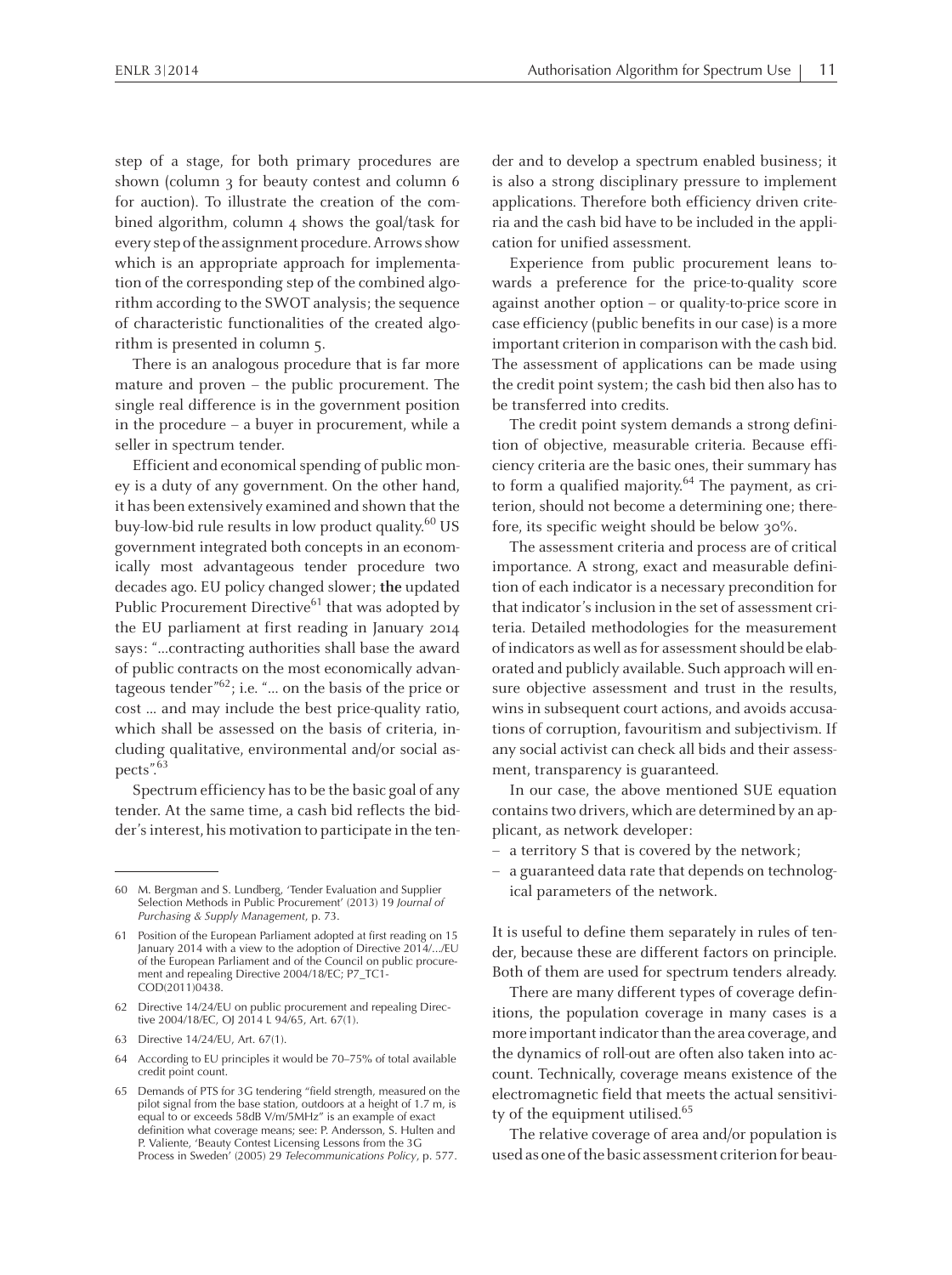ty contests; it encourages applicants to deploy the network more rapidly and completely. <sup>A</sup> minimum coverage is frequently included in pre-competition requirements for auctions. Nevertheless, in that case, it does not motivate bidders to achieve <sup>a</sup> higher percentage of coverage; remote and sparsely populated rural regions and areas with <sup>a</sup> lower purchasing capacity definitely will not be profitable.

There is <sup>a</sup> complex dependency of data rate on technologies and network topology. Considering that:

- <sup>a</sup> high data rate of the channel is in the interest of any customer;
- the maximisation of the customer base is one of the fundamental targets of any operator, <sup>a</sup> small number of customers means low turnover and unprofitability;
- the data rate of <sup>a</sup> customer's channel is measurable correctly, as opposed to data rate in the whole spectrum block;

there is already an established practice to use the data rate of customers' channels as the efficiency indicator. Parameters that describe the quality of data flow have to be pre-defined, e.g., download/upload ratio, packet losses, latency, and jitter.

If the tender is technologically neutral, this indicator is widely affected by the preferred standards (e.g., LTE theoretically ensure up to seven times higher data rates in comparison with HSPA), the technology used (e.g., channel codingmethods), the network topology (e.g., structure of cells), etc. There is <sup>a</sup> lot of room for advanced technologies and technological innovation to increase the spectrum efficiency.

Today's problem is in <sup>a</sup> lack of methodology of measurements, especially relating to the data rate. Not one of the organizers of 4<sup>G</sup> auctions has determined the measurement methodology to use, so these requirements become senseless. These are challenging the activities of the Electronic Communications Committee related to further improvement of the common coverage criteria and the coverage measurements.<sup>66</sup> This work could be extended to data rate measurement as well.

The assessment of tender applications has to be based on clearly defined and transparent mathematical formulas to exclude any subjectivism. Of course, <sup>a</sup> complete assessment algorithmhasto be published before the tender.

And last but not least, explicit penalties for default of applications and/or tender requirements have to be defined including the cancellation of the rights to use the spectrum band without any compensation for expenditures. The capacity of the NRA to monitor constantly and to enforce the implementation of all parameters is of critical importance.

#### **VII. Conclusions**

Prognoses on the very dynamic growth of demand for information services have been followed by <sup>a</sup> political/normative initiative – the European single digital market concept. In practice, many activities will be necessary to implement the proposed concep<sup>t</sup> in all EU Member States so as to achieve benefits for society. Meeting the demand for wireless broadband services is one of the key issues of the concept, while the efficient usage of allocated spectrum resource is an indispensable precondition to achieve it.

The SWOT analyses we have performed show that the actual authorisation algorithms for spectrum usage do not motivate winners to achieve maximum efficiency. The beauty contest algorithm, due to soft and vague requirements, remains unreliable and non-transparent, it allows for <sup>a</sup> non-binding attitude to the obligations subscribed. Various versions of the auction algorithm are directed to high profitability for the bidding companies; the algorithm does not motivate them to maximize the efficiency of spectrum usage.

The proposed optimisation of authorisation is based on the integration of strengths and opportunities of both actual algorithms in one unified algorithm, while weaknesses and threats are eliminated.

The algorithm is spectrum efficiency-driven, while the spectrum valuation of applicants is considered. <sup>A</sup> unified set of precisely defined and quantified criteria has to be formed; it contains both the efficiency criteria as well the amount of cash bid, as criteria. All criteria are consolidated in <sup>a</sup> cash-to-quality credit point system, the efficiency criteria forming a qualified majority of assessment points. Mathematically strongly defined assessment formulas for the determination of awinner aswell physical definition/measurability of all criteria, will ensure the trust in the algorithm and guarantee of implementation.

<sup>66</sup> UMTS Coverage Measurements (2007). <www.erodocdb.dk/Docs/doc98/official/pdf/ECCREP103.PDF> accessed 1 March 2014.